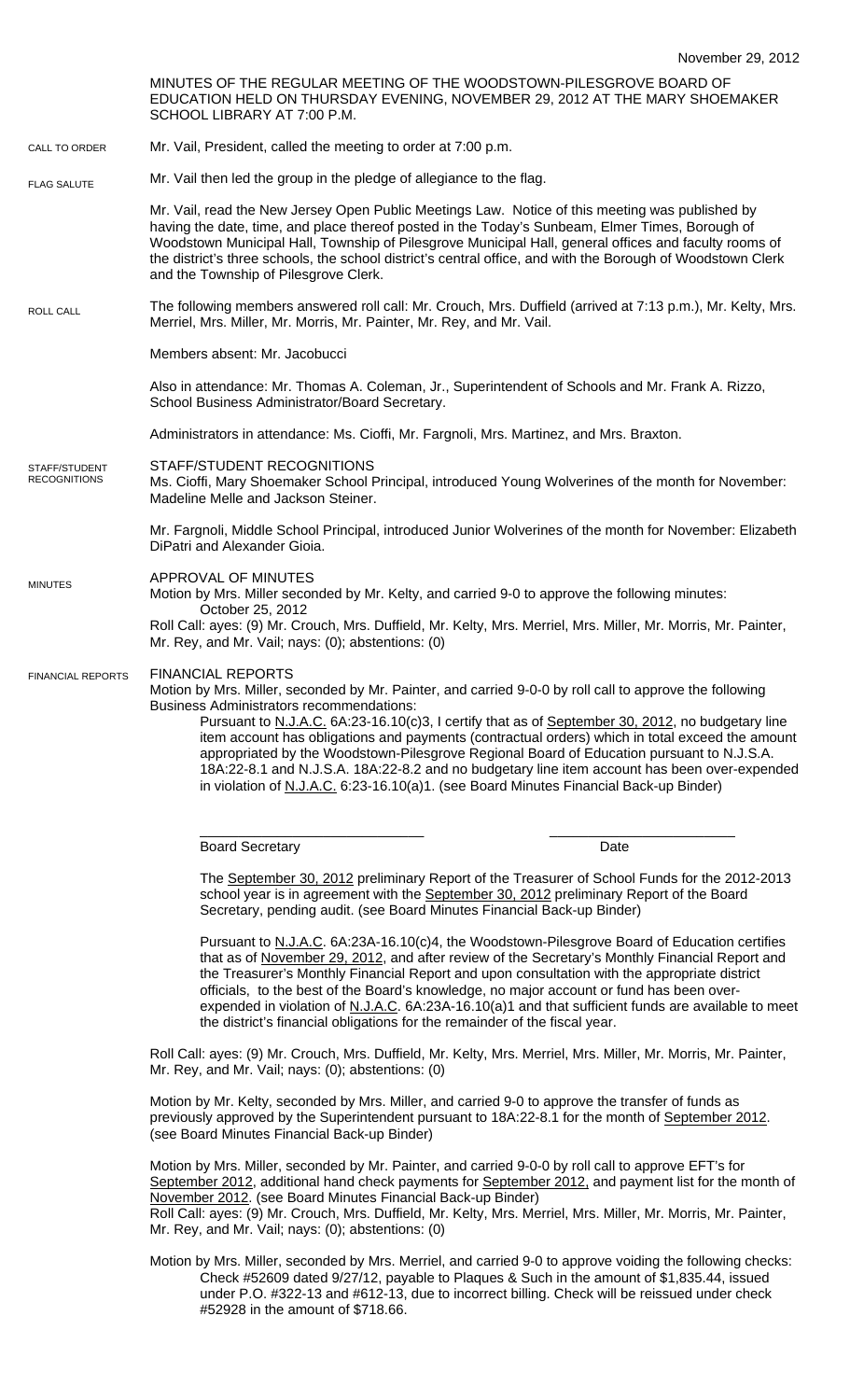Check #52607 dated 9/27/12 payable to Pineland Learning Center in the amount of \$4,599.71 issued under P.O.#17-13 due to student no longer attending the program. Check will not be reissued. Motion by Mrs. Miller, seconded by Mr. Painter, and carried 9-0 to accept the following reports: (see Board Minutes Financial Back-up Binder): Student Activities Account and Athletic Account for the month of October 2012 Scholarships for the month of October 2012 Odyssey of the Mind for the month of September and October 2012 Cafeteria report for the months of July, August, September, and October 2012. Motion by Mr. Kelty, seconded by Mr. Rey, and carried 7-0 (voting not applicable to sending district representatives) to accept the Woodstown Community School report for the month of October 2012. (see Board Minutes Financial Back-up Binder) EDUCATIONAL PROGRAMS COMMITTEE The Board reviewed the November 20, 2012 Educational Programs Committee Report submitted by Mrs. Duffield. The following recommendations that were acted upon: Motion by Mrs. Miller, seconded by Mrs. Merriel, and carried 9-0-0 by roll call to approve the following: High School field trips. (see page \_\_\_) 2012-2013 winter sports schedules. (see page \_\_\_) Home instruction approval for student Local ID #164081/NJSmart# 1156804301) – administrative. Acknowledge receipt of the High School Harassment, Intimidation and Bullying report dated November 2012, and to provide notifications letters as required to the parents/guardians advising that this information has been provided to the Board of Education. Attestation to the accuracy of the responses provided on the NJQSAC Statement of Assurance for School Year 2012-2013. (see page \_\_\_) Roll Call: ayes: (9) Mr. Crouch, Mrs. Duffield, Mr. Kelty, Mrs. Merriel, Mrs. Miller, Mr. Morris, Mr. Painter, Mr. Rey, and Mr. Vail; nays: (0); abstentions: (0) Motion by Mrs. Miller, seconded by Mr. Painter, and carried 7-0 (voting not applicable to sending district representatives) to approve the following: Middle School and Shoemaker School field trips. (see page \_\_\_) Middle School/Shoemaker School Harassment, Intimidation and Bullying report dated October 2012. (Note: This report was acknowledged at the October meeting, and must now be approved.) Roll Call: ayes: (7) Mr. Crouch, Mrs. Duffield, Mr. Kelty, Mrs. Miller, Mr. Painter, Mr. Rey, and Mr. Vail; nays: (0); abstentions: (0) POLICY COMMITTEE – The Board reviewed the November 19, 2012 Policy Committee Report submitted by Mr. Coleman. The following recommendation was acted upon: Motion by Mr. Morris, seconded by Mr. Rey, and carried 9-0-0 by roll call to accept and reaffirm the previous curriculum as it is aligned with the New Jersey Core Curriculum Content Standards, textbooks, policies, (including Student Records Policy #5125), practices and procedures of the Woodstown-Pilesgrove Regional Board of Education recognizing that these items may be amended when necessary with Board approval. (Note: Except as otherwise provided by law, regulations of the State Department of Education, or by this Board of Education, meetings of the Woodstown-Pilesgrove Regional Board of Education shall be conducted in accordance with Robert's Rules of Order, Revised. N.J.S.A. 18A:11-1 General Mandatory Powers and Duties. Roll Call: ayes: (9) Mr. Crouch, Mrs. Duffield, Mr. Kelty, Mrs. Merriel, Mrs. Miller, Mr. Morris, Mr. Painter, Mr. Rey, and Mr. Vail; nays: (0); abstentions: (0) PERSONNEL COMMITTEE – The Board reviewed the November 20, 2012 Personnel Committee Report submitted by Committee Chairperson, Mr. Rey. The following recommendations were acted upon: Motion by Mr. Rey, seconded by Mr. Kelty, and carried 9-0-0 by roll call to approve the following: Job Descriptions as follows: Twilight Program Coordinator, #2132.13 Twilight Program Administrator, #2132.14 Twilight Program Teacher, #4118.42 Twilight Program Counselor, #4118.43 Appointment of Christopher Snyder as Twilight Program Coordinator effective December 1, 2012 through June 30, 2013 with no stipend for this position for the 2012-2013 school year. POLICY COMMITTEE

Appointment of Mary Caltabiano as FFA Assistant Advisor for the 2012-2013 school year.

Appointment of athletic extra-duty appointments for the 2012-2013 school year as follows: Ticket takers/sellers/scorers/timers (see page Megan Schermerhorn as Assistant Swim Coach at Step 1 with a stipend of \$2,826.

**PERSONNEL** COMMITTEE

EDUCATIONAL PROGRAMS COMMITTEE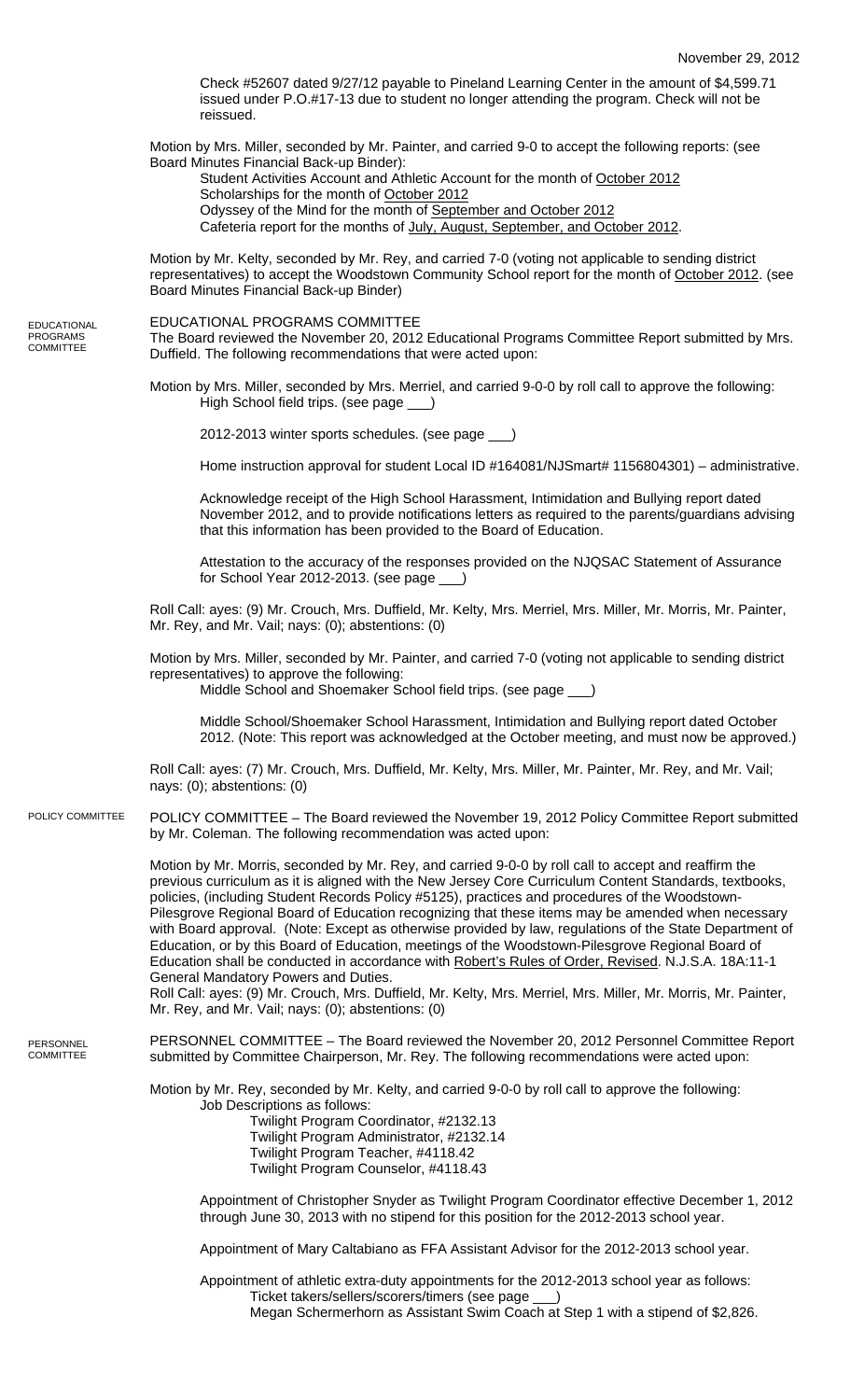Compensation to Megan Taylor to serve as substitute Assistant Swim Coach on November 19 and 21, 2012, at the negotiated rate of \$30.00 per hour. (Note: Ms. Taylor has all of the required certifications, and has agreed to assist the Head Swim Coach until Ms. Schermerhorn is approved to assume the responsibilities.)

School psychology practicum request for Rowan University student Kacey Burke to be placed with Thomas McHugh beginning December 1, 2012, for 300 total hours of field experience.

Compensation to mentor training attendees. (see page \_\_\_)

High School volunteers. (see page \_\_\_

Professional development requests as follows:

Allison Pessolano to attend "Guided Math – Practical Strategies to Differentiate Your Math Instruction..." on November 26, 2012 in Cherry Hill. (see page  $\qquad$ 

Allison Pessolano to attend the National Council of Teachers of Mathematics 2013 Annual Meeting &Exposition on April 17-20, 2013, in Denver, Colorado. (see page \_\_\_)

Addition of the following to the 2012-2013 district substitute list effective November 30, 2012: Kelley Allbritton – substitute teacher

Lindsay Cline – substitute teacher and substitute instructional assistant

Lindsay Donovan – substitute teacher and substitute instructional assistant Courtney Pellegrino – substitute teacher

Kimberly Perkins – substitute teacher and substitute instructional assistant Megan Schermerhorn – substitute teacher, pending receipt of substitute certificate

Joseph Scuderi – substitute teacher

Mary Caltabiano – substitute teacher (to avoid a potential break in employment service).

Reappointment of Paul Kranz as Fall Drama Advisor for the 2012-2013 school year.

Roll Call: ayes: (9) Mr. Crouch, Mrs. Duffield, Mr. Kelty, Mrs. Merriel, Mrs. Miller, Mr. Morris, Mr. Painter, Mr. Rey, and Mr. Vail; nays: (0); abstentions: (0)

Motion by Mr. Rey, seconded by Mr. Kelty, carried 7-0 (voting not applicable to sending district representatives) to approve the following: Middle School volunteers. (see page \_\_\_)

Professional development requests as follows:

Chelsea Collins to attend "Meet the Rigorous Common Core State Standards for Writing..." on December 19, 2012, in Cherry Hill. (see page \_

Melissa Hoeldtke to attend "Guided Math – Practical Strategies to Differentiate Your Math Instruction…" on November 26, 2012, in Cherry Hill. (see page \_\_\_)

FINANCE/FACILITIES / TRANSPORTATION **COMMITTEE** 

## FINANCE/FACILITIES TRANSPORTATION COMMITTEE The Board reviewed the November 19, 2012 Finance /Facilities/ Transportation Committee Report

submitted by Committee Chairperson, Mrs. Duffield. The following recommendations that were acted upon:

Motion by Mrs. Duffield, seconded by Mrs. Merriel, and carried 9-0-0 by roll call to approve the following: Spiezle Architectural Group, Inc. contract for construction of the science labs in the High School, the addition of the multi-purpose room for the Middle School, and associated modifications, additions, and renovations to the High/Middle School building to complete the project in the amount of 6.95% of the estimated construction cost determined during the design development stage.

Lifetouch Yearbooks contract for publishing the Woodstown High School yearbook for the 2014, 2015, and 2016 yearbooks.

Revision of the Three-Year Comprehensive Maintenance Plan for 2011-2013 through 2013-2014, Form M-1, and Resolution.

Educere, LLC Services Agreement to provide the virtual high school program for the Twilight program, effective February 4, 2013 through June 30, 2013.

Fire/Security Drills performed at the High/Middle school for the month of October 2012.

Phoenix Advisors as financial consultants at a cost of \$12,500 for the referendum bond sale.

School Bus Emergency Evacuation Drill performed at the Woodstown High/Middle School on September 14, 2012.

Joint transportation agreement with Alloway Township School District and Upper Pittsgrove School District for routes Y915A & Y915B to transport high school students to and from Woodstown High School and Salem County Vo-Tech at no charge. (Note: The Department of Education requires that we document the transportation of these students with a jointure in order for them to qualify as students for the DRTRS report.)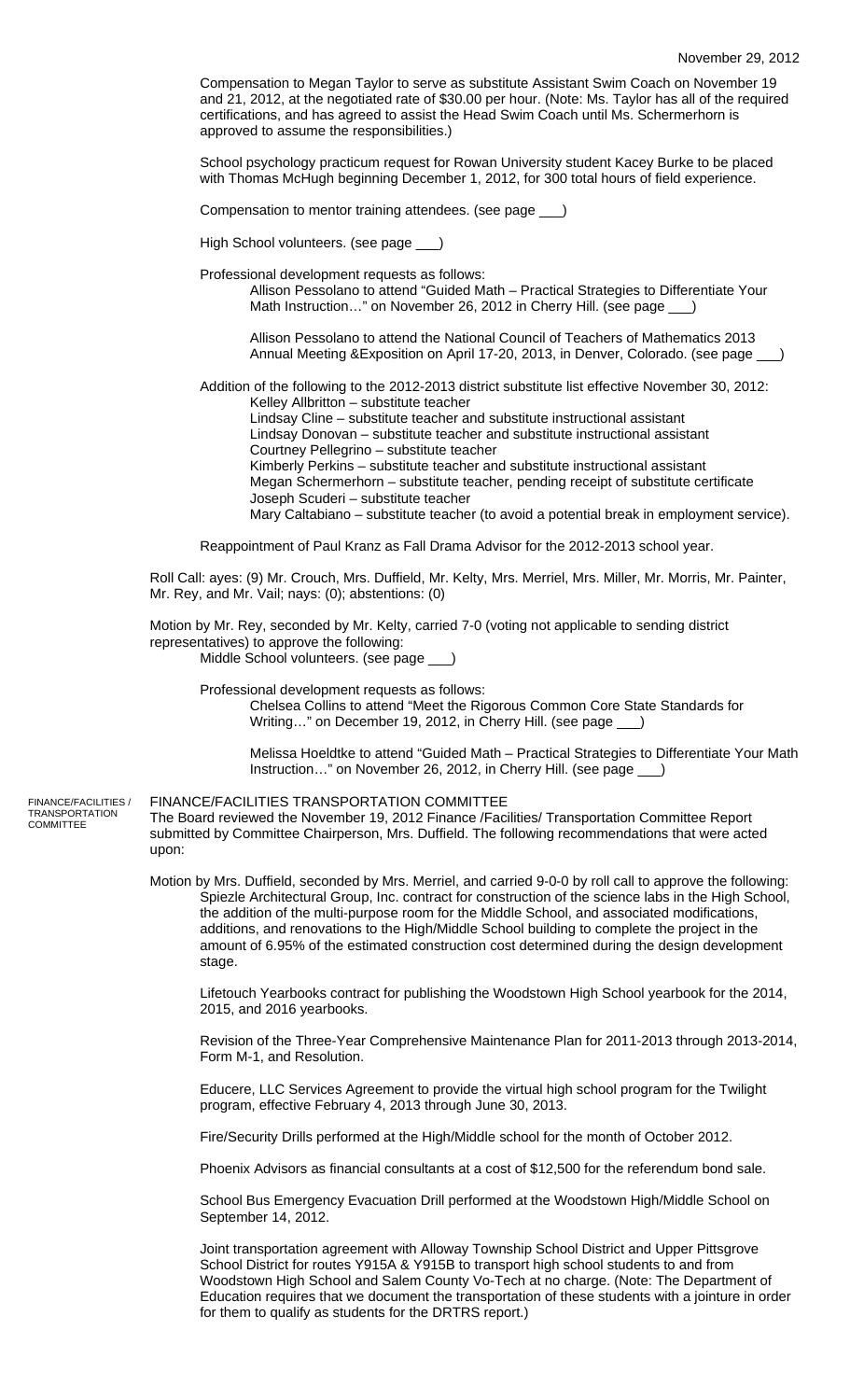Addendum to route SP1 (contract with B. R. Williams, Inc.) to remove the bus aide cost of \$17.50 for a revised per diem route cost of \$104.19 for the 2012-2013 school year. (Note: Original per diem route cost was \$121.69.

Roll Call: ayes: (9) Mr. Crouch, Mrs. Duffield, Mr. Kelty, Mrs. Merriel, Mrs. Miller, Mr. Morris, Mr. Painter, Mr. Rey, and Mr. Vail; nays: (0); abstentions: (0)

Motion by Mrs. Duffield, seconded by Mrs. Miller, and carried 6-0-1 by roll call (voting not applicable to sending district representatives) to approve the following:

Garrison Architects contract for Early Childhood Learning Center in the amount of 6.95% of the estimated construction cost determined during the design development stage.

Donation to the Mary Shoemaker School from the PTO for a new front lawn sign (estimated value \$3,800.00).

Fire/Security Drills performed at the Mary S. Shoemaker School for the month of October 2012.

School Bus Emergency Evacuation Drill performed at the Mary S. Shoemaker School on October 12, 2012.

Addendum to route Y774 to BankBridge (contract with Gloucester County Special Services) for the addition of a one-to-one bus aide for a special needs student (NJSMART #3807797316) at an additional cost per diem of \$50.00 beginning October 29, 2012.

Roll Call: ayes: (6) Mr. Crouch, Mrs. Duffield, Mr. Kelty, Mrs. Miller, Mr. Rey, and Mr. Vail; nays: (0); abstentions: (1) Mr. Painter abstained to the PTO donation for a new front lawn sign only.

## OLD BUSINESS - None OLD BUSINESS

## NEW BUSINESS NEW BUSINESS

Motion by Mr. Kelty, seconded by Mr. Painter, and carried 7-0 (voting not applicable to sending district representatives) to accept the official election results from the November 6, 2012, general election as certified by the Salem County Clerk as follows: (see page \_\_\_)

> Borough of Woodstown – One Seat, Three-Year Term: Paul M. Langley, Sr.

Township of Pilesgrove – Two Seats, Three-Year Term Each: Douglass Painter James R. Cook, Jr.

Woodstown-Pilesgrove Regional School District Question – Referendum \$9,958,658:  $VaR - 2,220$ 

| OTHER REPORTS                      | <b>OTHER REPORTS</b><br>The following verbal reports were given:<br>President - Mr. Chapman Vail reported on the following:<br>Spoke concerning the referendum timeline.<br>Thanked Mr. Rizzo, Mr. Coleman, and the community members for their support and efforts<br>in getting the word out concerning the referendum. |
|------------------------------------|---------------------------------------------------------------------------------------------------------------------------------------------------------------------------------------------------------------------------------------------------------------------------------------------------------------------------|
|                                    | Superintendent - Mr. Coleman reported the following:<br>The referendum was a group effect and he thanked the Board.                                                                                                                                                                                                       |
|                                    | Business Administrator - Mr. Rizzo reported on the following:<br>Quotes are being solicited from Woodstown and Pilesgrove for site engineers. Conflict of<br>interest is being researched.                                                                                                                                |
| ADMINISTRATIVE<br><b>REPORTS</b>   | ADMINISTRATIVE REPORTS<br>The Administrative Reports were attached to Superintendent's Monthly Report and delivered under<br>separate cover.                                                                                                                                                                              |
| SENDING DISTRICT<br><b>REPORTS</b> | <b>SENDING DISTRICT REPORTS</b><br>Mr. Morris - Alloway Rep., reported that they are losing their school principal.                                                                                                                                                                                                       |
|                                    | Mrs. Merriel – Upper Pittsgrove Rep., reported that they had a problem with write-in's during the<br>November election.                                                                                                                                                                                                   |
| <b>SACC REPORT</b>                 | SCHOOL AGE CHILD CARE (SACC) REPORT - Nothing to report.                                                                                                                                                                                                                                                                  |
| DELEGATE REPORT                    | DELEGATE REPORT - Mrs. Miller reported that on the following:<br>Reported on a resolution concerning on-line courses offered by third-party administrators having the<br>potential to artificially inflate the salaries of certified staff members through salary guide                                                   |

advancement.